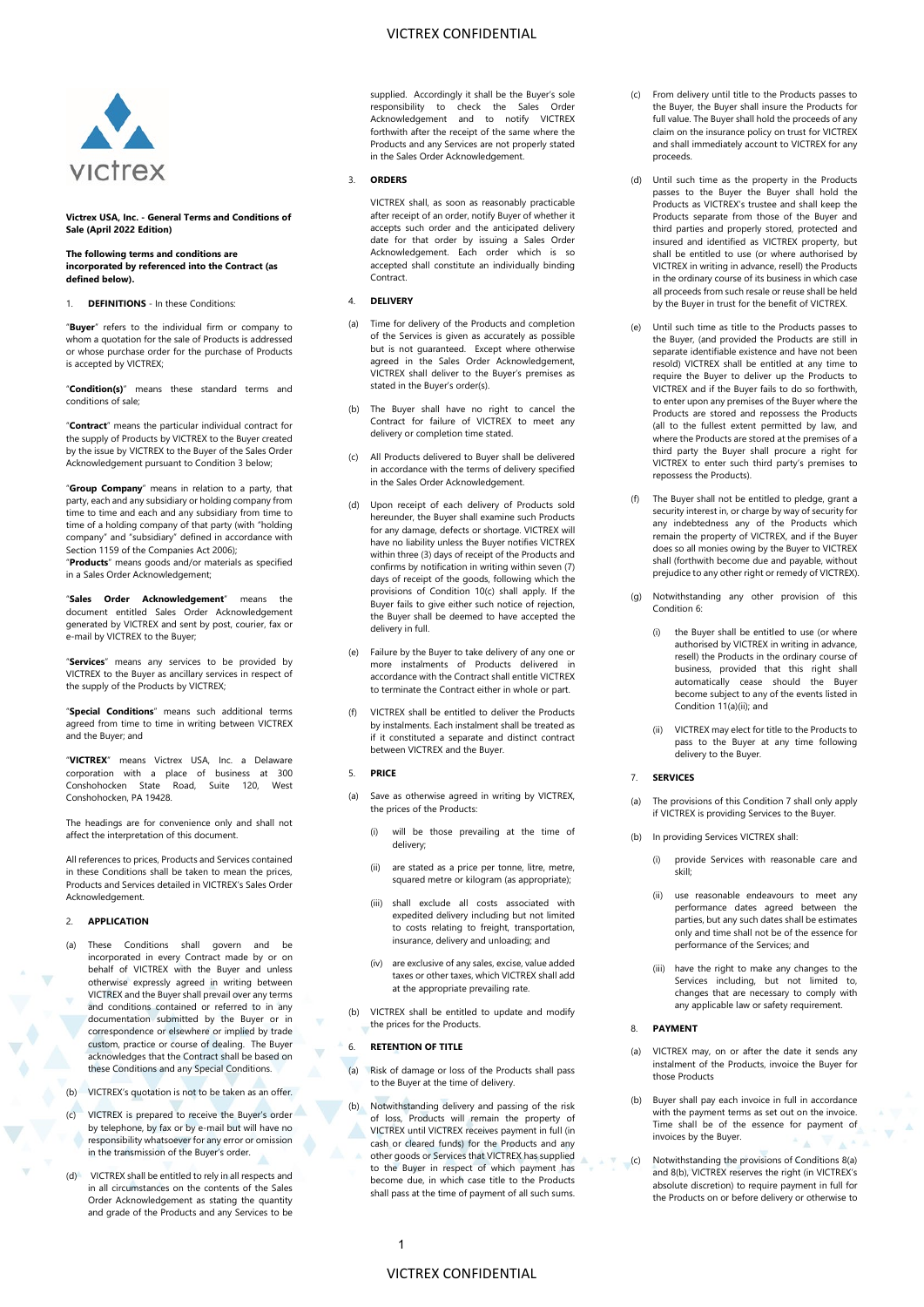change any credit terms given to the Buyer from time to time.

- (d) Interest is payable on overdue amounts of invoices at the rate of 3% over Barclays Bank plc base rate from time to time, to run from the due date for payment until receipt by VICTREX of the full amount (including any accrued interest) whether before or after judgment.
- (e) VICTREX may suspend the supply of Products to the Buyer where any payment is overdue from the Buyer to VICTREX under any Contract or any contract between VICTREX (or any Group Company of VICTREX) and a Group Company of the Buyer, until all such amounts have been paid.
- All sums payable in respect of an order shall be payable in full by the Buyer without deduction of any kind, whether by way of set-off, counterclaim or otherwise howsoever. The Buyer shall not be entitled to set-off an amount owing or alleged to be owing to it by VICTREX against amounts owing by it to VICTREX.

# 9. **TRADE COMPLIANCE**

- Buyer agrees to comply with all relevant export control and sanctions laws of the U.S. and other applicable jurisdictions (as such regulations may be amended from time to time).
- (b) Neither the Buyer, nor any of its shareholders, officers, directors, managers or employees, nor Buyer's customer or end user for the Products and/or Services and any associated technology, is a sanctioned entity or individual designated on, or subject to by virtue of its ownership or control, any U.S. sanctions or export related restricted party list, including but not limited to the Specially Designated Nationals and Blocked Persons List ("SDN List") administered by the U.S. Department of the Treasury's Office of Foreign Assets Control ("OFAC") or the Entity List administered by the U.S. Department of Commerce's Bureau of Industry and Security ("BIS").
- Buyer agrees that as a condition of VICTREX's acceptance of any order and therefore any Contract made under these Conditions, that:
	- the Products and any associated Items will not be:
		- (1) used for purposes associated with any chemical, biological, nuclear weapons or missiles capable of delivering such weapons, military intelligence or surveillance activities, or in support of any terrorist activity;
		- (2) provided to, purchased by, routed through, or used for the direct benefit of any region subject a to comprehensive embargoes (presently including Cuba, Iran, North Korea, Syria, and the Crimea, Donetsk People's Republic, and Luhansk People's Republic regions of Ukraine); or
		- (3) provided to, purchased by, routed through, or used for the direct benefit of any party subject to the restriction of a sanctions or export denial list.
		- The Products and any associated Items will not be resold if it is known or suspected that they are intended to be used for such purposes.
	- Buyer will not export, reexport, transfer or otherwise use the Products in any way, directly or indirectly, that violates or causes a violation of ITAR, EAR, U.S. economic sanctions, and any other applicable export control and sanctions laws and regulations.
- (d) If VICTREX is not able to obtain any requisite governmental licence, consent or permit or other authorisation in fulfilment of any order or Contract, or VICTREX determines that Buyer has breached its obligations under Condition 9, becomes subject to sanctions or an export denial, uses a sanctioned

bank for processing of payments under this agreement, or there is a change in applicable sanctions or export control laws that make performance of this Agreement impermissible or practically infeasible, VICTREX shall have the right to suspend or terminate the Agreement, continued performance could result in VICTREX being in violation, or subject to negative consequences, under the applicable export control and sanctions laws and regulations. VICTREX shall not be liable to the Buyer or any third party in respect of any bond or guarantee or for any loss, damage or other resultant financial penalty.

(e) The Buyer shall be responsible for complying with any legislation or regulations governing the importation of Products into the country of destination and for the payment of any duties on them.

### 10. **WARRANTY AND LIABILITY**

- (a) VICTREX warrants that the Products will, when delivered, comply with VICTREX's standard specification applicable at the time of manufacture.
- <span id="page-1-0"></span>(b) VICTREX reserves the right to amend the standard specification if required by any applicable statutory or regulatory requirement, and VICTREX shall notify the Buyer in any such event.
- (c) VICTREX is not liable for any defect in the Products unless the Buyer has given notice to VICTREX within the time periods provided in Conditio[n 4\(d\).](#page-0-4)  If the Buyer notifies VICTREX of a defect in the Products within the specified time periods, VICTREX's only obligation is, at its option, to either:
	- replace or repair any quantity of the Products that are damaged or defective; or
	- (ii) refund to the Buyer the amount paid by the Buyer for the quantity of the Products that are the subject of the claim, together with the applicable transportation costs.

### (d) **VICTREX MAKES NO REPRESENTATIONS AND GIVES NO WARRANTIES OR UNDERTAKINGS, EXPRESS OR IMPLIED, IN FACT OR IN LAW:**

- (i) **AS TO QUALITY, MERCHANTABILITY OR FITNESS FOR A PARTICULAR PURPOSE OR FOR THE SUITABILITY OR OTHERWISE OF THE PRODUCTS FOR USE IN THE MANUFACTURE OF PRODUCTS BY THE BUYER OR ANY OTHER APPLICATION;**
- (ii) **AS TO THE OWNERSHIP, VALIDITY OR SUBSISTENCE OF ANY INTELLECTUAL PROPERTY THAT MAY SUBSIST IN THE PRODUCTS OR IN ANY APPLICATION OR USE THEREOF; OR**
- (iii) **FOR THE BENEFIT OF THE BUYER OR THE BUYER'S CUSTOMERS OR AGENTS;**

### **AND ALL OF THE FOREGOING ARE DISCLAIMED BY VICTREX.**

- (e) It shall be the sole responsibility of the Buyer to determine the suitability of the Products for use in the manufacture of products by the Buyer or any other application and any use that the Buyer may make of the Products is at the Buyer's own risk.
- (f) If the Buyer intends to use the Products in a regulated area, it shall be the sole responsibility of the Buyer to determine the suitability of the Products in accordance with all applicable laws, regulations and standards (together "**Applicable Regulations**"). The Buyer agrees that as a condition of VICTREX's acceptance of any order and therefore, any Contract made under these Conditions, that the Buyer shall not use the Products for any purpose or area that is not allowed under the provisions of Applicable Regulations. If the Buyer is in violation of any provisions of Applicable Regulations, it shall be deemed to be in breach of the Contract and VICTREX shall be entitled to terminate the Contract immediately without prejudice to any other of VICTREX's rights and remedies.
- (g) VICTREX has not and will not participate in the design, manufacture, sale or distribution of any of the Buyer's products.
- (h) **VICTREX IS NOT LIABLE TO THE BUYER, WHETHER IN CONTRACT, TORT (INCLUDING NEGLIGENCE) OR RESTITUTION, OR FOR BREACH OF STATUTORY DUTY OR MISREPRESENTATION, OR OTHERWISE, FOR:** 
	- (i) **ANY DEFECT IN THE PRODUCTS OR SERVICES CAUSED BY FAIR WEAR AND TEAR, ABNORMAL OR UNSUITABLE CONDITIONS OF STORAGE, OR WORKING CONDITIONS, OR USE AFTER DELIVERY, OR AN ACT, OMISSION OR DEFAULT OF THE BUYER OR A THIRD PARTY; OR**
	- (ii) **ANY DEFECT THAT ARISES AS A RESULT OF USING THE DESIGN, DRAWING OR SPECIFICATION SUPPLIED BY THE BUYER; OR**
	- (iii) **THE PRODUCTS DIFFER FROM THE STANDARD SELLING SPECIFICATION AS A RESULT OF CHANGES MADE TO ENSURE THEY COMPLY WITH APPLICABLE STATUTORY OR REGULATORY REQUIREMENTS; OR**
	- (iv) **LOSS OF REVENUES, LOSS OF CONTRACTS OR LOSS OF PROFITS, WHETHER DIRECT, INDIRECT OR CONSEQUENTIAL LOSS, NOR FOR ANY INDIRECT OR CONSEQUENTIAL LOSS AND WHETHER ARISING FROM NEGLIGENCE, BREACH OF CONTRACT OR OTHERWISE.**
- (i) **THE ENTIRE LIABILITY OF VICTREX UNDER OR IN CONNECTION WITH THE CONTRACT, WHETHER IN CONTRACT, TORT (INCLUDING NEGLIGENCE) OR RESTITUTION, OR FOR BREACH OF STATUTORY DUTY OR MISREPRESENTATION, OR OTHERWISE, IS LIMITED TO AN AMOUNT EQUAL TO TWO TIMES THE TOTAL OF THE CHARGES PAYABLE BY THE BUYER UNDER THE CONTRACT.**
- (j) **EXCEPT AS SET OUT IN THESE CONDITIONS, ALL CONDITIONS, WARRANTIES AND REPRESENTATIONS, EXPRESS OR IMPLIED BY:**
	- (i) **STATUTE;**
	- (ii) **COMMON LAW; OR**
	- (iii) **OTHERWISE, IN RELATION TO:**
		- (1) **THE PRODUCTS; OR**
		- (2) **ANY INTELLECTUAL PROPERTY THAT MAY SUBSIST IN THE PRODUCTS OR IN ANY USE OR APPLICATION THEREOF,**

### **ARE EXCLUDED TO THE FULLEST EXTENT PERMITTED BY LAW.**

- (k) Nothing in these Conditions shall exclude or limit a party's liability for fraud, for death or personal injury caused by its negligence, or for any other matter, if and to the extent that under Delaware Law, liability for it cannot be excluded, restricted or limited in the context of these Conditions. The invalidity, illegality or unenforceability of any part of these Conditions does not affect or impair the continuation in force of the remainder of these Conditions.
- (l) This Condition 10 shall survive termination of the **Contract**

### 11. **INDEMNITY**

The Buyer agrees to indemnify, hold harmless, and defend VICTREX, any Group Company of VICTREX, and each of its or their respective officers, directors, agents, employees, representatives, successors, and assigns (collectively, "**Indemnified Parties**") from and against any and all claims, demands, damages, fines, penalties, losses, causes of action, liabilities, and judgments (collectively, "Claims") of every kind (including all expenses of litigation,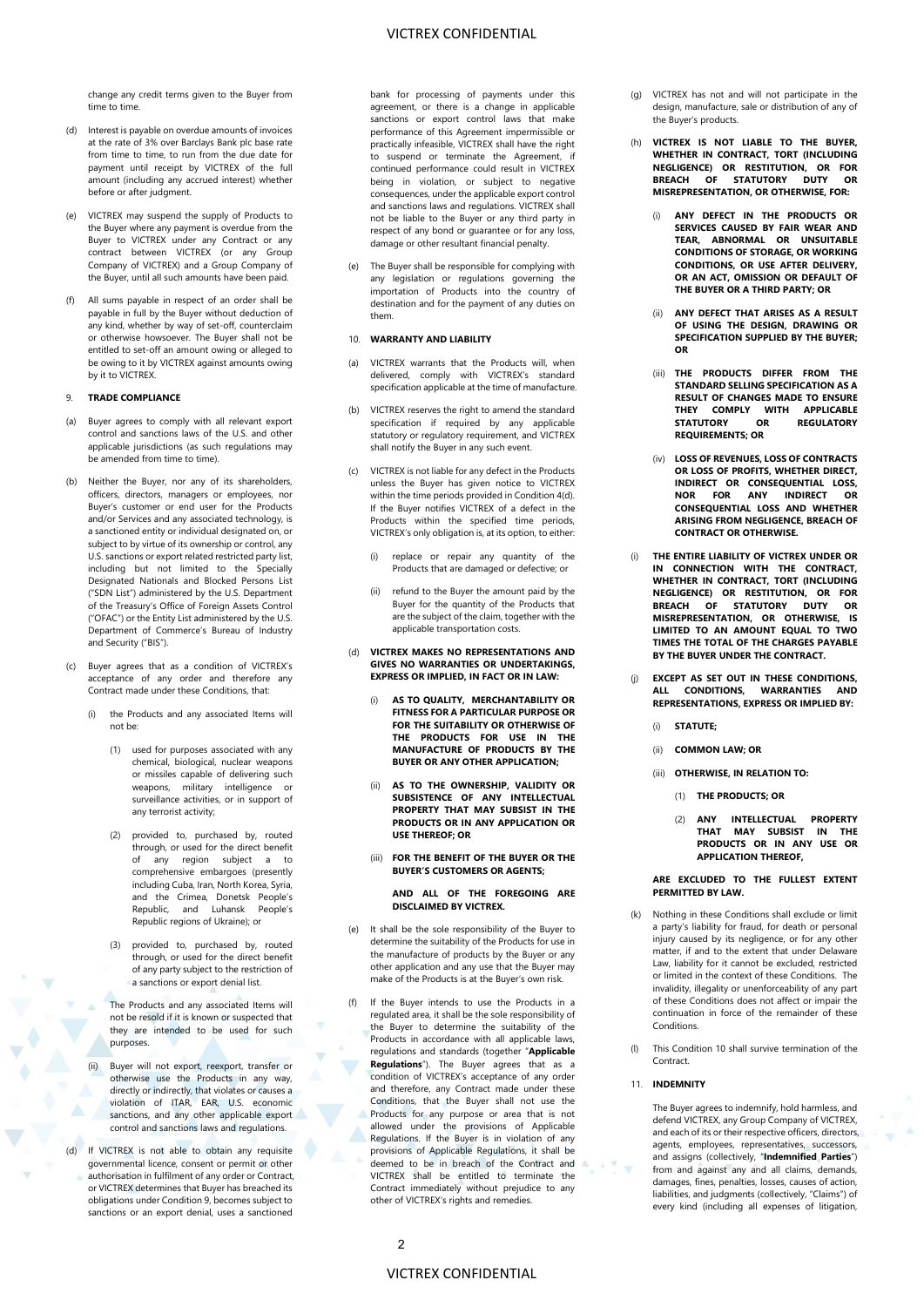court costs, and reasonable legal fees), for damage to any property or injury to or death of any person (including, but not limited to, employees of the Buyer) resulting from, arising out of, or in any way connected with the acts or omissions to act, of the<br>Buyer, its officers, agents, employees, Buyer, its officers, agents, representatives, and contractors (collectively, the "**Buyer Parties**"), including to the extent any such Claims are based in part upon the joint or concurrent negligence or strict liability of Indemnified Parties, or whether any such Claims are by way of tort or contract or otherwise. The Buyer will not be required to indemnify Indemnified Parties for any Claims determined by final judgment of a court to have been caused by the wilful misconduct or gross negligence of Indemnified Parties. The Buyer shall also indemnify, hold harmless, and defend Indemnified Parties from and against any and all Claims resulting from, arising out of, or in any way connected with, any breach of the these Conditions or any Contract made under them by any of the Buyer Parties, including breaches of any representation or warranty made hereunder, or the failure of any of the Buyer Parties to comply with any third party requirements or with any laws including, but not limited to, fines, penalties, and monetary sanctions imposed by any governmental entity, or political subdivision or agency thereof, associated with any such failure.

### 12. **TERMINATION**

- <span id="page-2-0"></span>Either party shall be entitled to terminate the Contract by giving written notice to the other if:
	- the other party commits a material breach of any of these Conditions or any Contract made under them and in the case of a material breach capable of remedy, fails to do so within thirty (30) days of written notice being received specifying the material breach and requiring its remedy; and/or
	- (ii) if any encumbrancer takes possession of or a receiver, administrative receiver or similar officer is appointed over any of the property or assets of the other party or if the other party makes any voluntary arrangement with its creditors or becomes subject to an administration order or has an administrator appointed or goes into liquidation or has a resolution for its winding-up passed (except for the purpose of amalgamation or reconstruction not involving insolvency where the resulting entity agrees to be bound by or assumes the obligations imposed on the other party) or becomes insolvent or bankrupt or anything analogous to any of these events under the law of any jurisdiction occurs in relation to the other party or if the other party ceases or threatens to cease to carry on business or if the financial position of the other party deteriorates to such an extent that in the reasonable opinion of the performing party the capability of the other party adequately to fulfil its obligations under the Contract has been placed in jeopardy.
- (b) On termination or expiry of the Contract, however arising, the Buyer shall immediately pay to VICTREX all of VICTREX's outstanding unpaid invoices and interest and, in respect of Products supplied but for which no invoice has been submitted, VICTREX shall submit an invoice, which shall be payable by the Buyer immediately on receipt.
- (c) The termination or expiry of the Contract, however arising, will be without prejudice to the rights and remedies of VICTREX accrued prior to termination. The Conditions that expressly or impliedly have effect after termination will continue to be enforceable notwithstanding termination or expiry of the Contract.

# 13. **INTELLECTUAL PROPERTY**

(a) All intellectual property rights (including but not limited to patents, trade marks, service marks, rights in designs, copyrights, database rights (whether or not any of these is registered and including applications for registration of the foregoing) and all rights and forms of protection of a similar nature or which have equivalent or similar effect to any of the foregoing which may subsist anywhere in the world) in or to the Products or which are used or created in connection with performing the Services shall vest in and shall remain vested in VICTREX. The Buyer acknowledges that these Conditions or any Contract do not operate to vest in the Buyer any right, title or interest in or to any such rights. The Buyer shall not at any time assert any rights in the goodwill attaching to any of VICTREX's trademarks or other intellectual property, and all such rights shall vest in and ensure exclusively for the benefit of VICTREX. If the Buyer challenges the validity of VICTREX's rights in or to, or the validity of any of VICTREX's trademarks (or any applications or registrations thereof) or any other intellectual property of VICTREX, then VICTREX shall be entitled to terminate the Contract immediately.

The Buyer shall not cause or allow to be analysed and/or reverse engineered any Products, or any samples provided by VICTREX, to determine the chemical composition, formulation or measure the properties of such Products or samples, unless with the prior written consent of VICTREX, which may be given or withheld in the sole and absolute discretion of VICTREX.

### 14. **CONFIDENTIALITY**

- (a) Each party agrees that all information received from the other party under the Contract, including the nature of the Products and/or Services to be provided by VICTREX and the existence of any Contract shall be maintained in confidence and not disclosed to others, except as such disclosure may be required by applicable law or court order and the receiving party agrees not to use such information for any purpose other than the fulfilment of a Contract without the prior written consent of the other party. The obligations of confidentiality shall survive termination or expiry of the Contract.
- (b) Each party shall use reasonable care to protect the confidentiality of information received from the other party but in all events no lesser standard of care to protect the confidentiality of information received from the other party than it uses to protect its own confidential information, and shall limit disclosure of such information to those of its personnel and consultants and those of VICTREX's Group Companies who have an actual need to know and have a written obligation to protect the confidentiality of such information.

### 15. **ANTI-BRIBERY**

- (a) Each party shall comply with all applicable laws, statutes, regulations and codes relating to antibribery and anti-corruption in any jurisdiction applicable to the parties and the supply of the Products and/or Services ("**Applicable Bribery**  Law"). No party shall place the other in breach of any Applicable Bribery Law.
- (b) Each party shall maintain in place throughout the term of this Contract its own adequate policies and procedures to ensure compliance by it and its personnel with the Applicable Bribery Law, and will enforce those policies and procedures as necessary to avoid any breach by it or its personnel of Applicable Bribery Law. Each party shall promptly answer reasonable enquiries from the other party relating to those policies and procedures.
- (c) The Buyer shall promptly report to VICTREX any request or demand for any undue financial or other advantage of any kind received by the Buyer in connection with the performance of this Contract.
- (d) Breach of this Condition 15 shall be deemed a material breach and not capable of remedy.

### 16. **DATA PROTECTION**

Both parties shall comply with the requirements of all applicable data protection legislation ("**Data Protection Legislation**"). The parties acknowledge that in the event personal data is disclosed in relation to the Contract, they shall in good faith agree the appropriate data protection obligations to enable compliance with applicable Data Protection Legislation.

### 17. **FORCE MAJEURE**

If VICTREX is prevented, hindered or delayed from or in supplying Products by an event or circumstance beyond its control (including, without limitation, strikes, lockouts and other industrial disputes, accidents, act of God, war, riot, civil commotion, malicious damage, pandemic or epidemic, compliance with a law or governmental order, rule, regulation or direction, reductions in or unavailability of power at manufacturing plant, breakdown of plant or machinery, or shortage or unavailability of raw materials from normal sources or routes of supply or delay by the Buyer in the performance of any of its obligations under the Contract (each of the foregoing being a "Force Majeure Event")) VICTREX may, at its option and without any liability for any loss or damage suffered by Buyer:

- (a) suspend deliveries while the Force Majeure Event (or its effects) continues (or continue); or
- (b) terminate any Contract so affected with immediate effect by written notice to the Buyer.
- 18. **REMEDIES AND WAIVERS**

No delay or omission by either party in exercising any right, power or remedy provided by law or under these Conditions shall:

- (a) affect that right, power or remedy; or
- (b) operate as a waiver of it.

The single or partial exercise of any right, power or remedy provided by law or under these Conditions shall not preclude any other or further exercise of it or the exercise of any other right, power or remedy. The rights, powers and remedies provided in these Conditions are cumulative and not exclusive of any rights, powers and remedies provided by law.

### 19. **RIGHTS OF THIRD PARTIES**

- <span id="page-2-1"></span>(a) The Buyer agrees that the controls, benefits, rights and licences granted to VICTREX under any Contract are also granted to each member of VICTREX's Group Company and that any loss suffered by VICTREX or a member of VICTREX's Group Company as a result of any action or omission under the Contract shall be deemed to be a loss of VICTREX and recoverable from the Buyer under the Contract (subject to the agreed exclusions and limits on liability).
- (b) Other than as set out in Conditio[n 19\(a\)](#page-2-1) above, a person who is not a party to the Contract will have no right under the Contract to enforce any of its terms

# 20. **NO PARTNERSHIP**

Nothing in these Conditions and no action taken by the parties pursuant to these Conditions and any Contract made under them shall constitute a partnership, association, joint venture or other co-operative entity between the parties.

### 21. **GOVERNING LAW**

These Conditions and any Contract made under them are governed by, and shall be construed in accordance with, the laws of the State of Delaware, without regard to principles of conflict of laws. The parties declare that it is their intention that these Conditions and any Contract made under them shall be regarded as made under the laws of the State of Delaware and that the laws of that State shall be applied in interpreting its provisions in all cases where legal interpretation is required. Each of the parties irrevocably and unconditionally agrees (a) to be subject to the jurisdiction of the courts of the State of Delaware and of the federal courts sitting in the State of Delaware, and